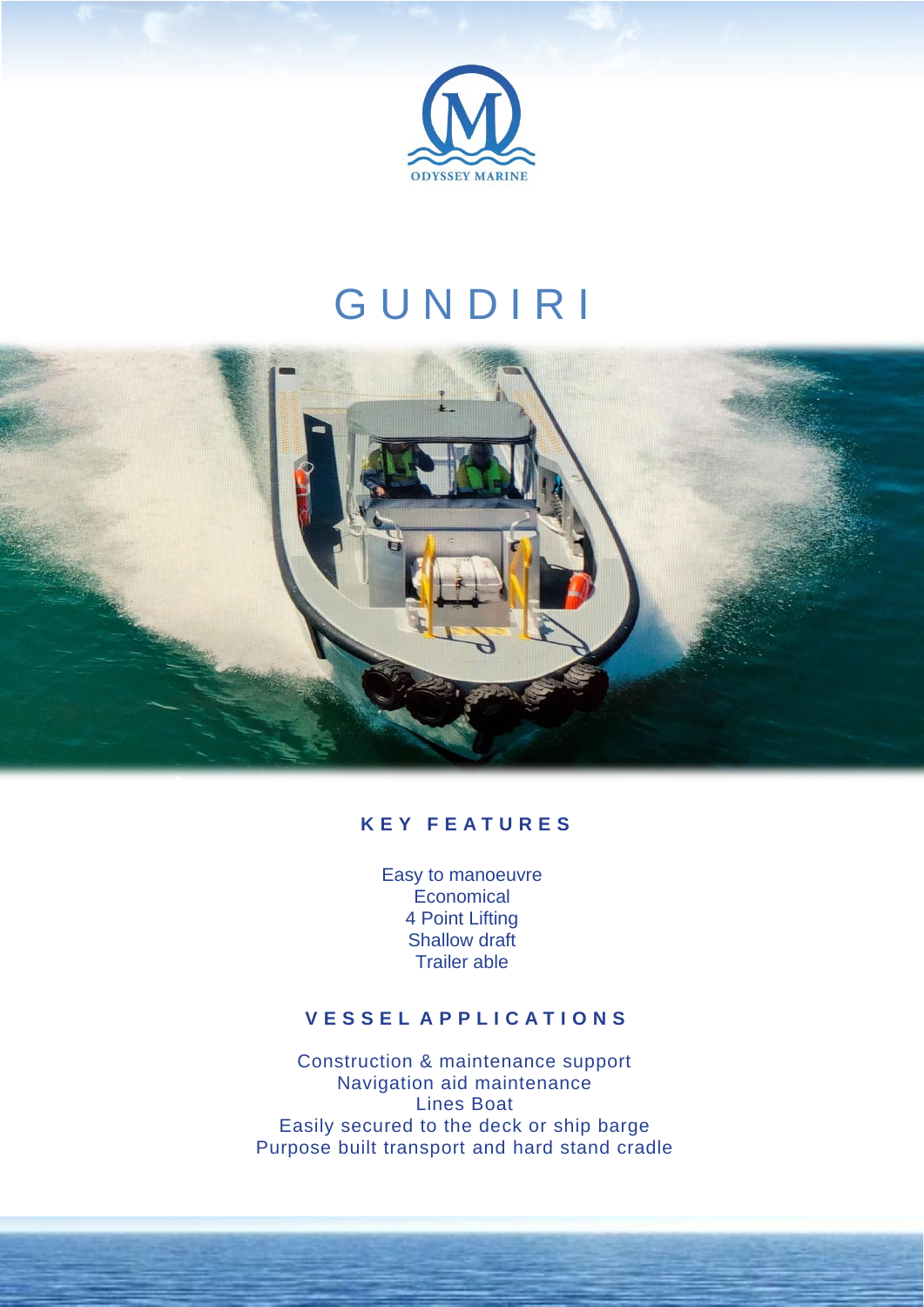| <b>MAIN</b><br>PARTICULARS: |                                             |
|-----------------------------|---------------------------------------------|
| Builder:                    | Cordina Marine                              |
| Design:                     | Planning reverse chine-monohull             |
| Construction:               | Aluminium                                   |
| $L.O.A$ :                   | 10.00m                                      |
| Waterline length:           | 9.10m                                       |
| Beam:                       | 3.30m                                       |
| Draft:                      | 0.41m                                       |
| Displacement:               | 4.ST                                        |
| Transport:                  | Under owner power - road registered trailer |
| PRINCIPAL PARTICULARS:      |                                             |
| Flag:                       | Australian, Dept of Transport W.A.          |
| Year of build:              | 2020                                        |
| Place of build:             | Fremantle W.A.                              |
| Class notation:             | N.S.C.V. Code, 2C                           |
| 2D Survey:                  | Within gazetted sheltered waters only       |
| Survey:                     | 2 Crew and 4 Pax                            |
| <b>UVI</b>                  | 458508                                      |
|                             | PROPULSION AND MACHINERY:                   |
| Engines HP:                 | 1 x 380HP                                   |
| Fuel Type:                  | <b>Diesel</b>                               |
| Make:                       | <b>YANMAR</b>                               |
| Propulsion:                 | Water jet                                   |
| Engine monitoring:          | Analogue                                    |
| Steering:                   | Hydraulic                                   |
| PERFORMANCE:                |                                             |
| Survey speed:               | 4 knots                                     |
| Economical speed:           | 10 knots                                    |
| Cruise speed:               | 23 knots                                    |
| Max speed:                  | 28 knots                                    |
| Fuel survey:                | F5 litres p/hr                              |
| Fuel economical:            | 25 litres p/hr                              |
| Fuel cruising:              | 65 litres p/hr                              |
| Fuel max:                   | 80 litres p/hr                              |
| Range survey:               | 280 NM-30% reserve                          |
| Range economy:              | 140 NM-30% reserve                          |
| Range cruising:             | 97 NM-30% reserve                           |
| Range max:                  | 110 NM-30% reserve                          |